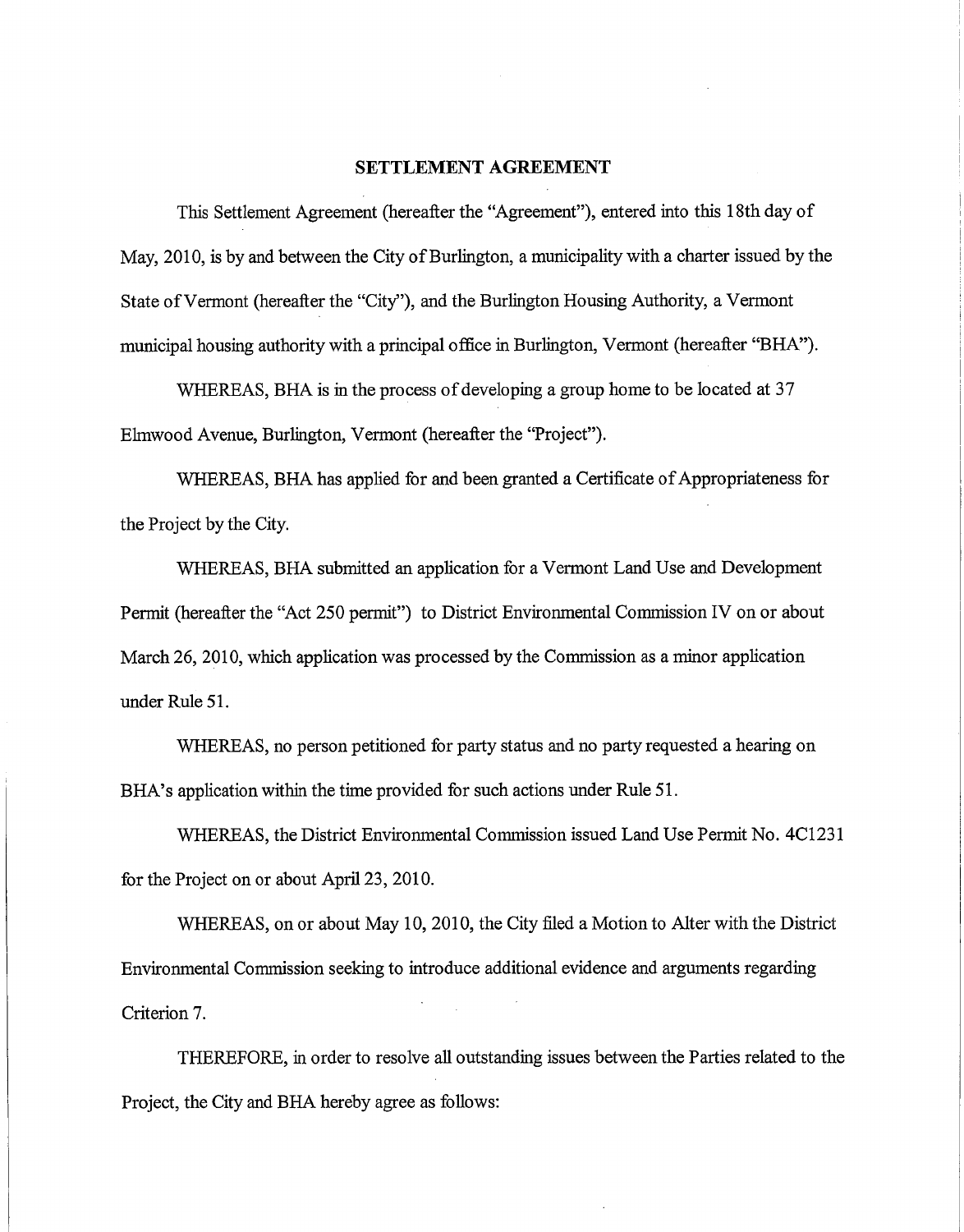(1) Within three (3) calendar days of the execution of this Agreement, the City and BHA shall execute and submit to District Environmental Commission IV the Joint Stipulation attached hereto as Exhibit 1.

(2) The City shall not further contest, appeal, or otherwise oppose in any way the Certificate of Appropriateness issued by the City or Land Use Permit No. 4C1231 granted by the District Environmental Commission IV, unless there is a change in use such that the property is not used as a group home.

(3) BHA acknowledges that the City and Phoenix Houses of New England, Inc., have entered into a Memorandum of Understanding (hereafter "MOU") with respect to the Project, and as to which BHA is not a party. A copy of that MOU is attached hereto as Exhibit 2 for reference purposes only.

(4) Each party represents and acknowledges to the other that this Settlement Agreement, when executed by a duly authorized agent of such party is and shall be the legal, valid and binding obligation of such party, enforceable in accordance with its terms; and each party confirms to the other that all actions required under any legal requirements governing such party have been taken or completed in a manner to properly authorize the execution of this Agreement.

(5) Each party, in consideration of the mutual covenants and promises contained in this Agreement, for themselves and their successors and assigns does hereby remise, release and discharge each other and their successors and assigns, including their respective departments, officers, agents, or employees, of and from all manner of actions, causes of action, suits, debts and sums of money, dues, claims and demands, in law or in equity, arising from or related to the City's issuance of the Certificate of Appropriateness for the Project and/or Land Use Permit No.

-2-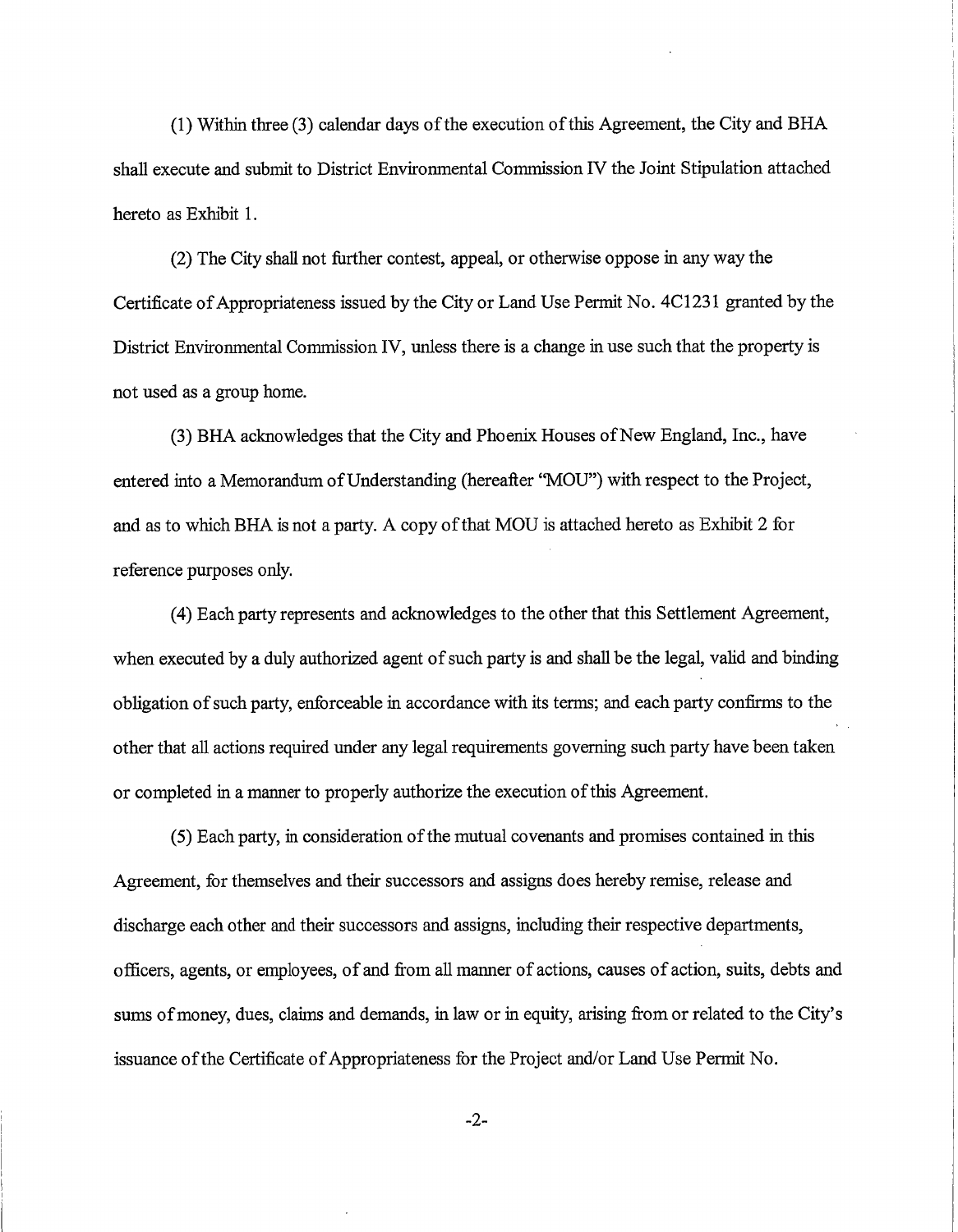4C1231 which either ever had against each other and their respective departments, officers, agents, or employees from the beginning of the world up until the date of the execution of this Agreement.

IN WITNESS WHEREOF, each party has executed this Agreement through its duly authorized agent as of the date written above.

IN THE PRESENCE OF: CITY OF BURLINGTON:

da Blowe have

Witness

By: Duly Authorized Agent

#### BURLINGTON HOUSING AUTHORITY:

hereze h. Baticelle

By:

Witness Duly Authorized Agent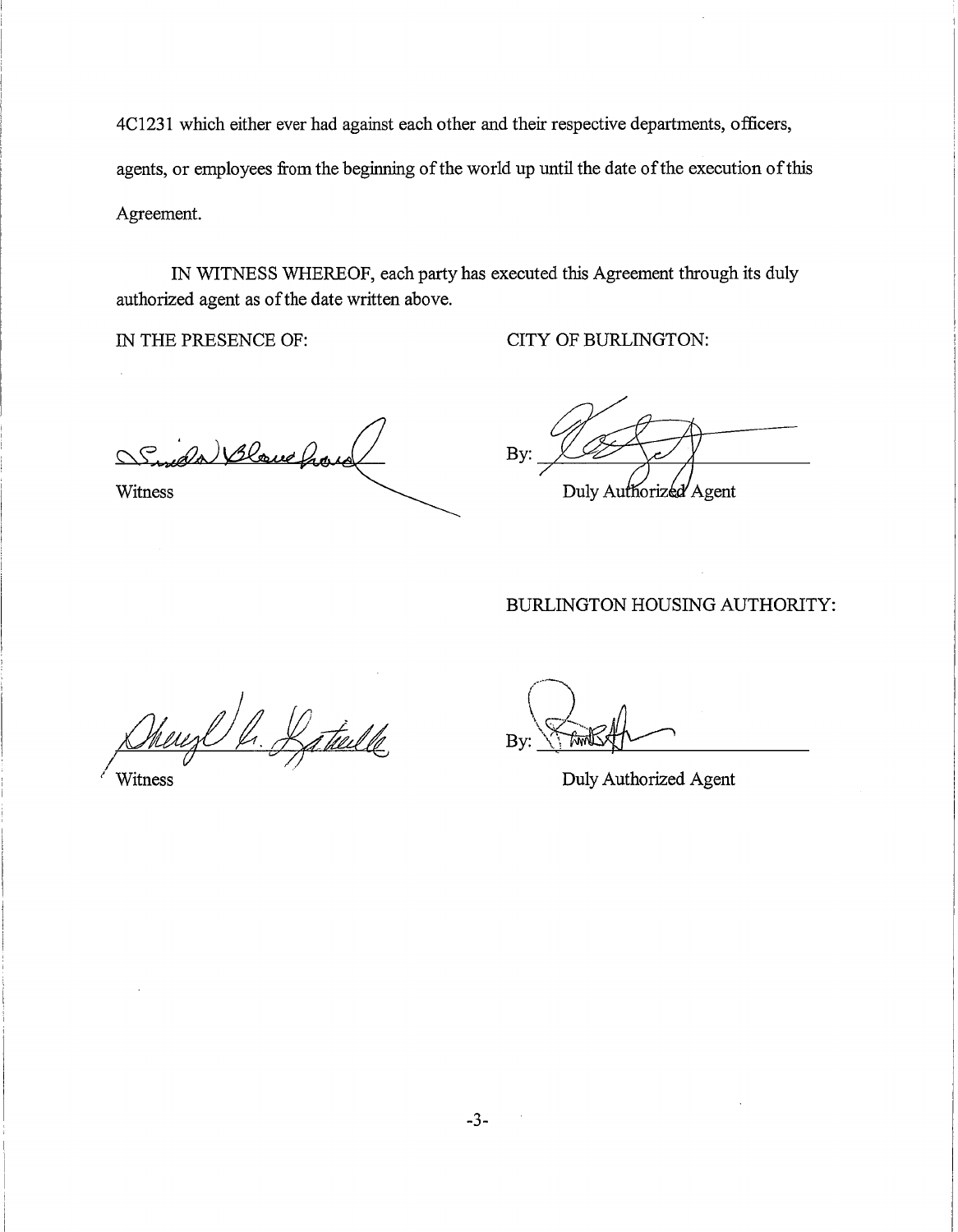#### **EXHIBIT 1**

#### **STATE OF VERMONT NATURAL RESOURCES BOARD DISTRICT ENVIRONMENTAL COMMISSION IV**

#### **Re: Land Use Permit No. 4C1231**

#### **JOINT STIPULATION**

NOW COME the City of Burlington, Vermont (hereafter the "City") and the Burlington Housing Authority (hereafter "BHA") and hereby stipulate and agree as follows:

WHEREAS BHA is in the process of developing a group home to be located at 37 Elmwood Avenue, Burlington, Vermont (hereafter the "Project").

WHEREAS, BHA submitted an application for a Vermont Land Use and Development Permit to District Environmental Commission IV on or about March 26, 2010, which application was processed by the Commission as a minor application under Rule 51.

WHEREAS, no person petitioned for party status and no party requested a hearing on BHA's application within the time provided for such actions under Rule 51.

WHEREAS, the District Environmental Commission issued Land Use Permit No. 4C1231 for the Project on or about April 23, 2010.

WHEREAS, on or about May 10, 2010, the City filed a Motion to Alter with the District Environmental Commission seeking to introduce additional evidence and arguments regarding Criterion 7.

THEREFORE, the City and BHA hereby agree as follows:

(1) The City withdraws, with prejudice, the Motion to Alter and any related request to introduce additional evidence in the above-captioned proceeding.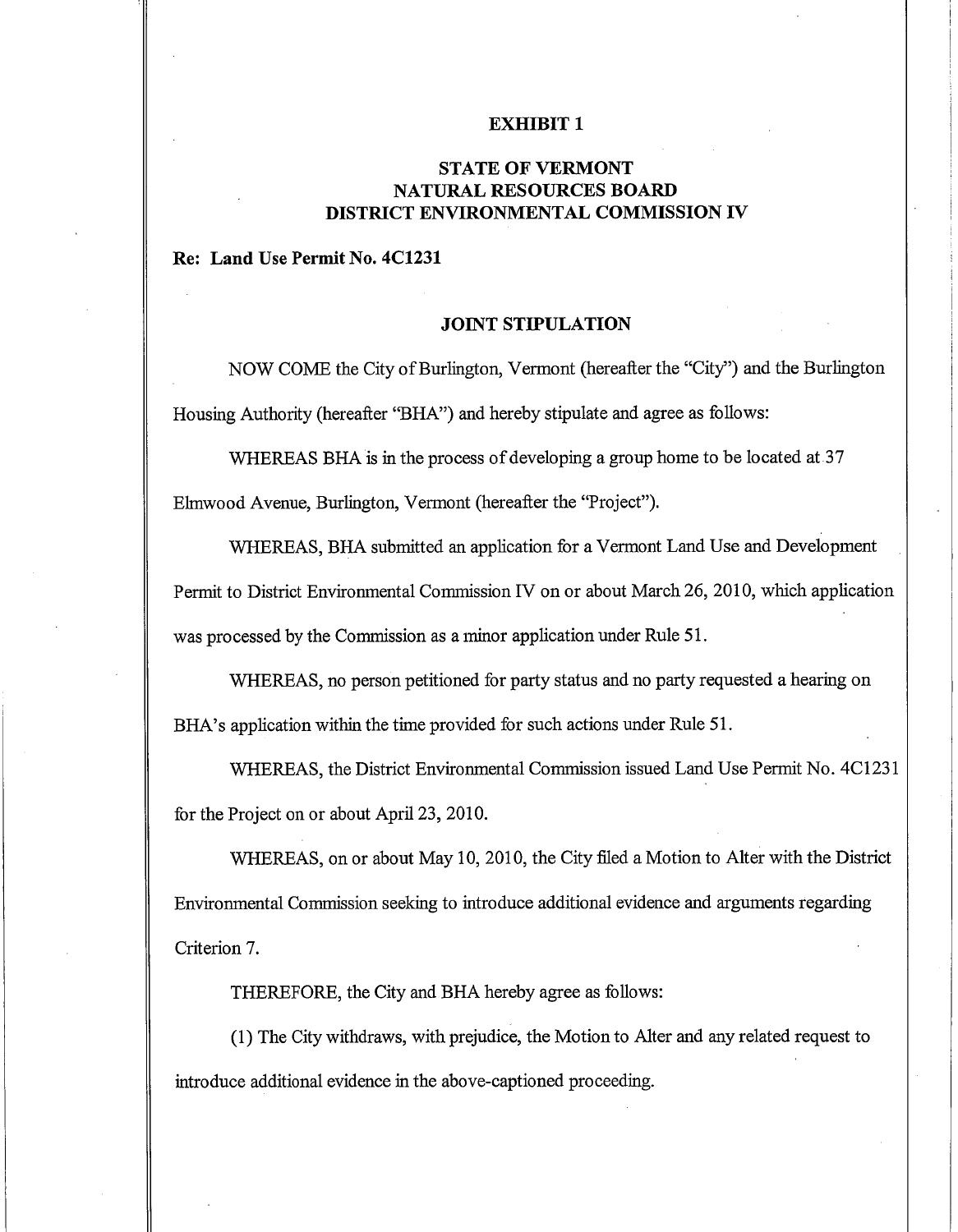(2) The City will not contest District Environmental Commission IV's determination that the Project will not create an unreasonable burden on the municipality in providing governmental services. Phoenix Houses of New England, Inc., and the City have executed a Memorandum of Understanding addressing operational matters at the Project.

(3) The City shall not further contest, appeal, or otherwise oppose in any way the Land Use Permit No. 4C1231 granted by the District Environmental Commission IV, unless there is a change in use such that the property is not used as a group home.

Witness

IN THE PRESENCE OF: CITY OF BURLINGTON:

By: Duly Authorized Agent

#### BURLINGTON HOUSING AUTHORITY:

Dueuge 4. Patielle

By: Duly Authorized Agent

 $-2-$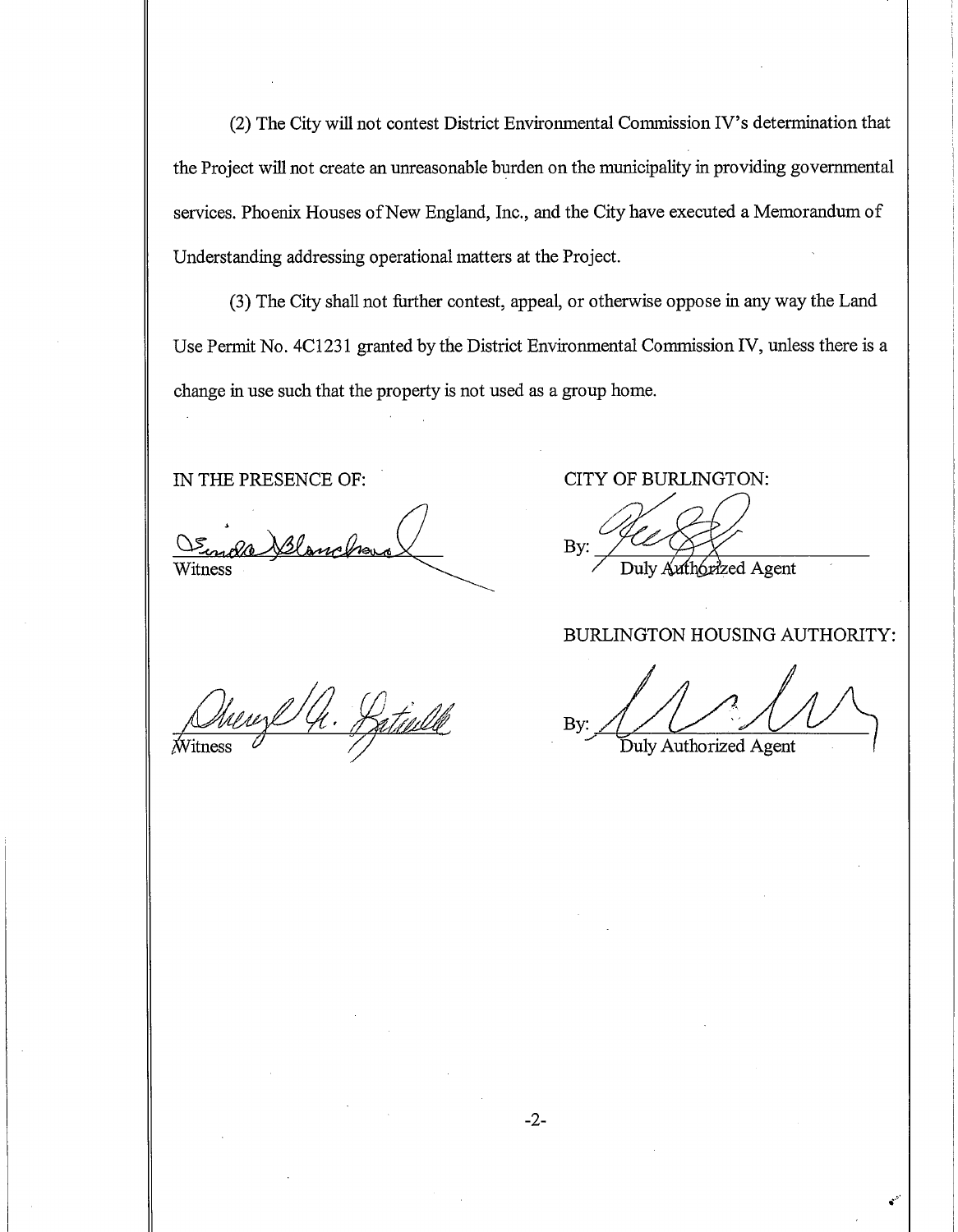#### MEMORANDUM OF UNDERSTANDING

This Memorandum of Understanding is entered into by and between Phoenix Houses of New England, Inc. ("Phoenix House") and the City of<br>Burlington ("City"), effective  $\frac{\sqrt{16}}{10}$ .

WHEREAS, the City and Phoenix House wish to collaborate to assure that the Phoenix House RISE program at 37 Elmwood Avenue is a well-managed and supervised program and an asset to the community.

WHEREAS, the CITY has agreed to withdraw its Motion to Alter with District Environmental Commission IV regarding the Land Use Permit issued for a group home at 37 Elmwood Avenue.

NOW **THEREFORE,.** for good and valuable consideration, the receipt and adequacy of which is hereby acknowledged, the parties agree as follows:

A. Phoenix House will operate, manage and supervise the group home at *37 Elmwood* Avenue. consistent with the following terms:

#### *Program Eligibility*

1. Preference will be given to applicants residing in the City of Burlington or previous residents of the City of Burlington.

2. Sex offenders will not be eligible for the program.

3. Individuals with a history of. violence or drug dealing or distribution will. not be. accepted unless an individualized case assessment determines that there is little or minimal risk of repeat. offense.

4. Individuals selected for the program must be drug and alcohol free prior to admission.

5. The Applicant Screening Form and Orientation Checklist will be consistent with the RISE Program of Brattleboro, as attached, or any mutually agreed upon modifications as a result of the ongoing discussion with the Phoenix House Community Work Group, or its successor.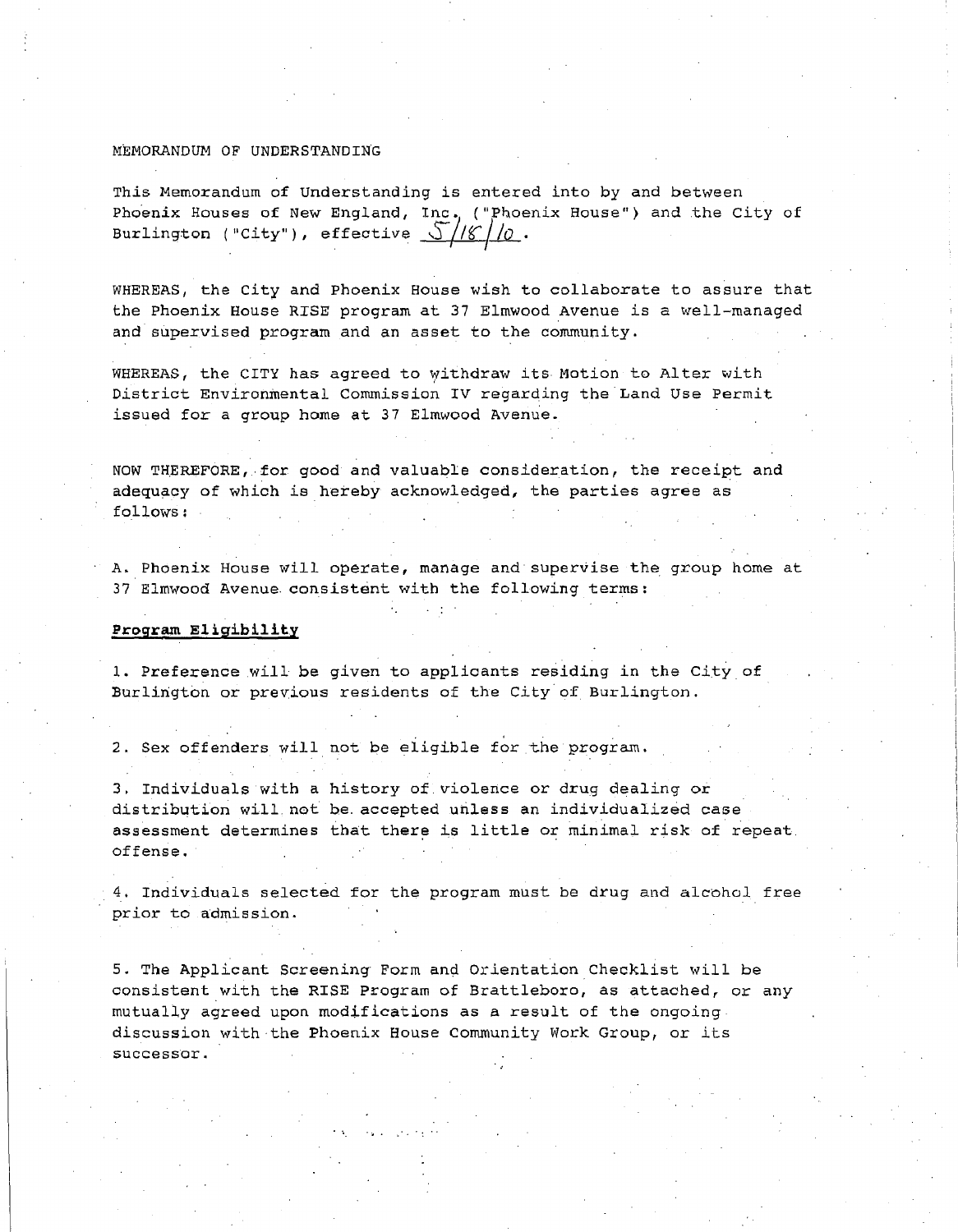#### **Program Operations**

1. Residents will have Individualized Pecovery Plans.

2. Residents will be expected to work or actively seek employment, unless unable because of a disability.

3. The program will have a full-time program manager and a full-time case manager.

4. Overnight and weekend supervision of the program will be provided by a senior resident unless in the estimation of Phoenix staff more than one senior resident is required.

5. Random urine and/or breath tests will be conducted. A positive test or refusal to take a test will result in discharge from the program.

6. Other Rules and Regulations for the Program will be substantially equivalent to those outlined in the RISE Program of Brattleboro's Program Description and Resident Orientation Manual, a copy of which is attached.

#### **Discharge Notification**

1.The Exit/Discharge policy will be consistent with the RISE Program of Brattleboro, as attached.

2. Notification and discharge for residents who are under the supervision of the Department of Corrections ("DOC") will be in accordance with procedures and protocols established between Phoenix and DOC and shared with the Burlington Police Department.

3. Each accepted program participant will have a discharge plan that addresses, among other issues; possible discharge prior to successful completion of the program.

H. Phoenix House and the City acknowledge the existence of the Phoenix House Community Work Group, and Phoenix House and the City agree to work collaboratively through this group. If this group is discontinued Phoenix agrees to the creation of a successor group to provide ongoing advice regarding the Phoenix House Program at 37 Elmwood Avenue. The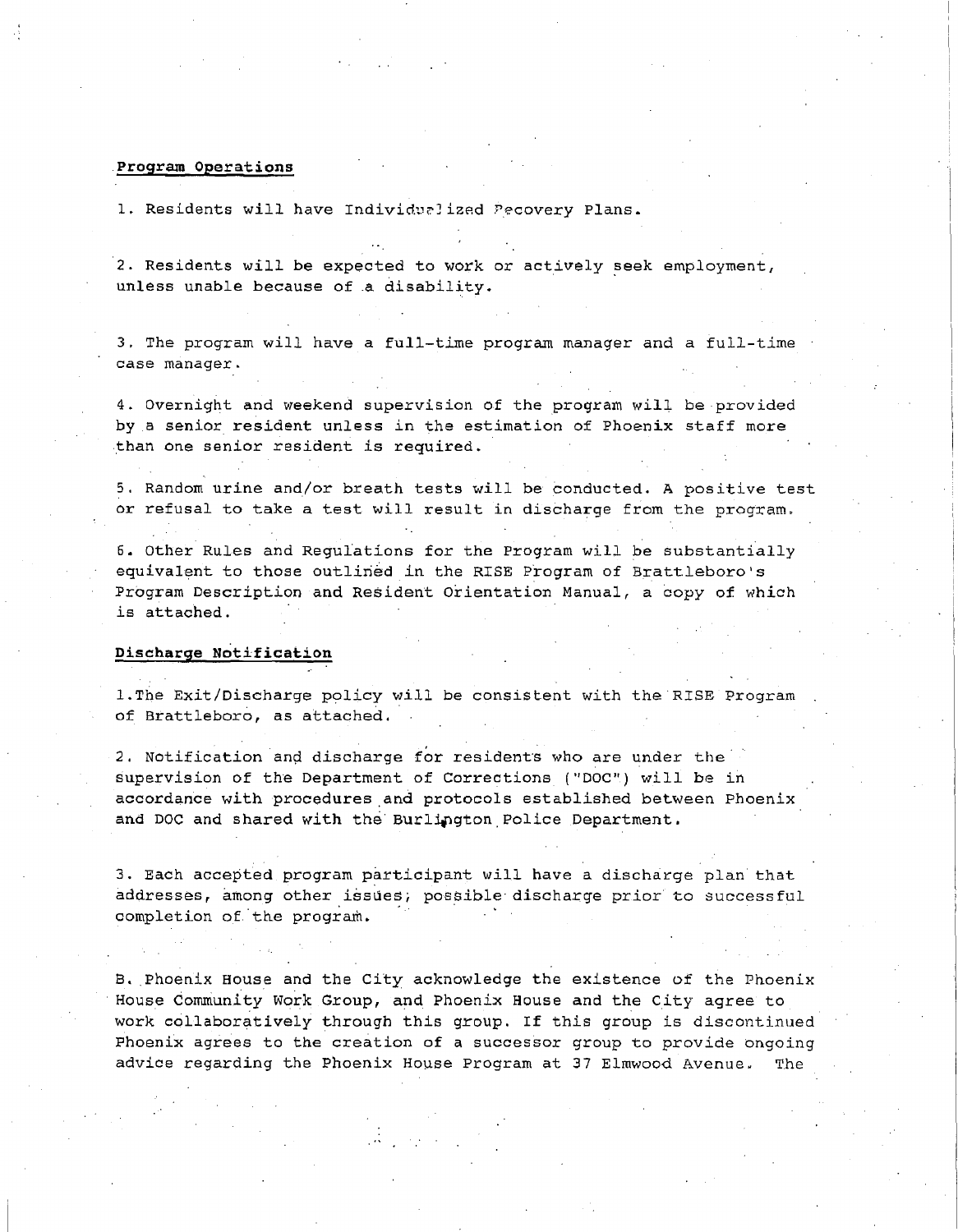City and Phoenix will jointly select the members of the successor group.

C. Any notice or other communication flum either party to the other pursuant to this Memorandum of Understanding shall be deemed. sufficiently given or communicated if sent by certified mail, with proper postage and registration fees prepaid, addressed to the party for whom intended, at the following address:

> For City: City Attorney City Hall, 149 Church Street Burlington, VT 05401 802-865-7121

For Phoenix House: Richard Turner, Senior Program Director

99 Ricks Road, Plymouth, VT. 05056

D. Each party represents and acknowledges to the other that this Memorandum of. Understanding, when executed by a duly authorized agent of such party is and shall be a legal, valid and binding obligation of such party, enforceable in accordance with its terms; and each party confirms to the other that all such actions required under any legal requirements governing such party have been taken or completed in a manner to properly authorize the execution of this agreement.

Phoenix Houses of New England; Inc.

J V"P^ *\$* <sup>N</sup>(P2 *^/eoU24* rr

 $5 - 18 - 2010$ 

Date

Date

ity of Burlington

otornec

Sll^'*20)*

Date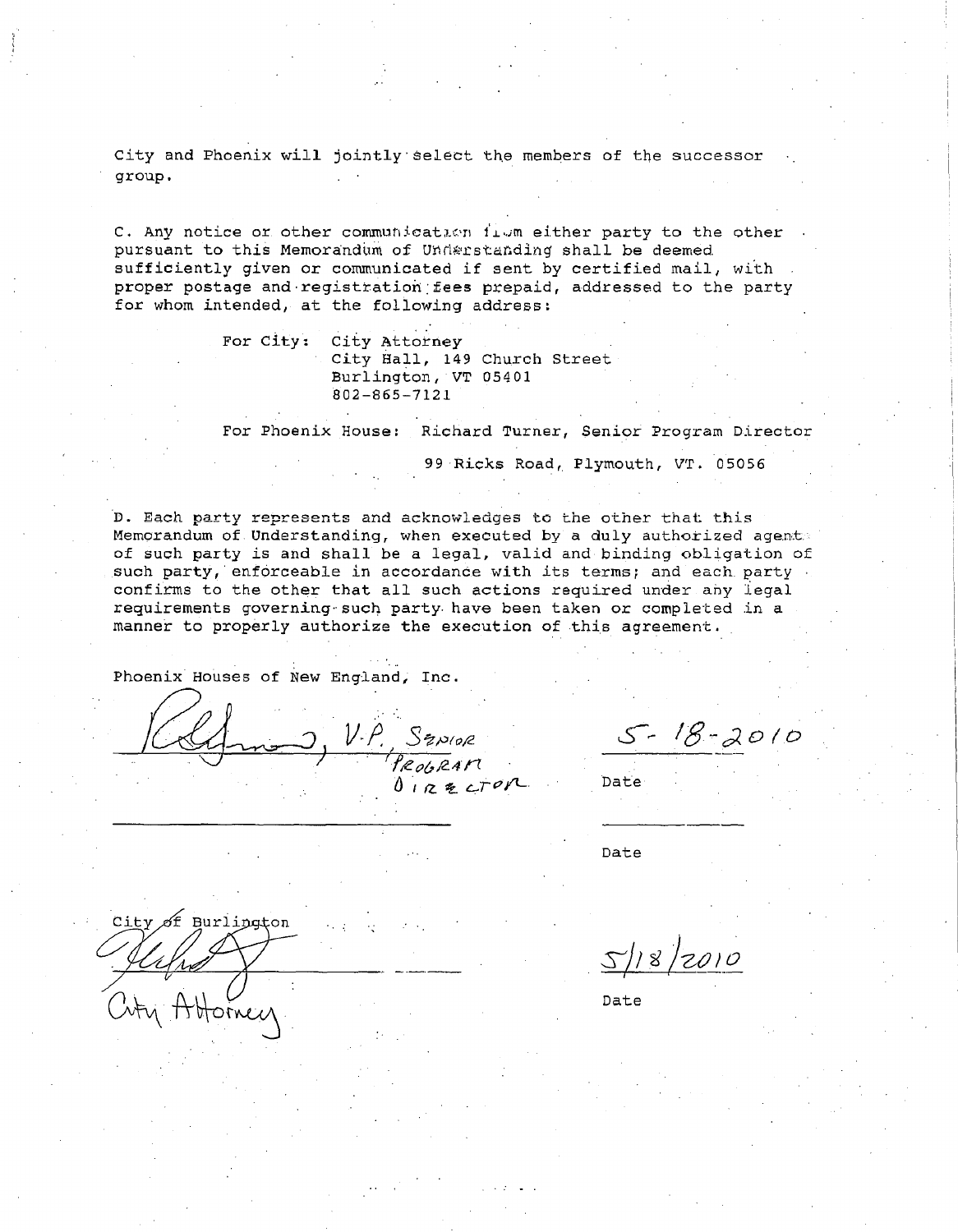Phoenix Houses of New England-Brattleboro R.I.S.E Program *435* Western Avenue Brattleboro, VT 05301 Intake iI 802-463-9851 Phone 802-257-4677 Fax 802-463-9814 e-mail: jhenzel@phoenixhouse.org

# Phoenix Houses of New England - Brattleboro

# **THE R.I.S.E. PROGRAM of Brattleboro**

 $\frac{1}{N}\leq \frac{1}{N}$ 

*Men's Program 435 Western Avenue Brattleboro, Vermont 05301*

*Program Description and Resident Orientation Manual*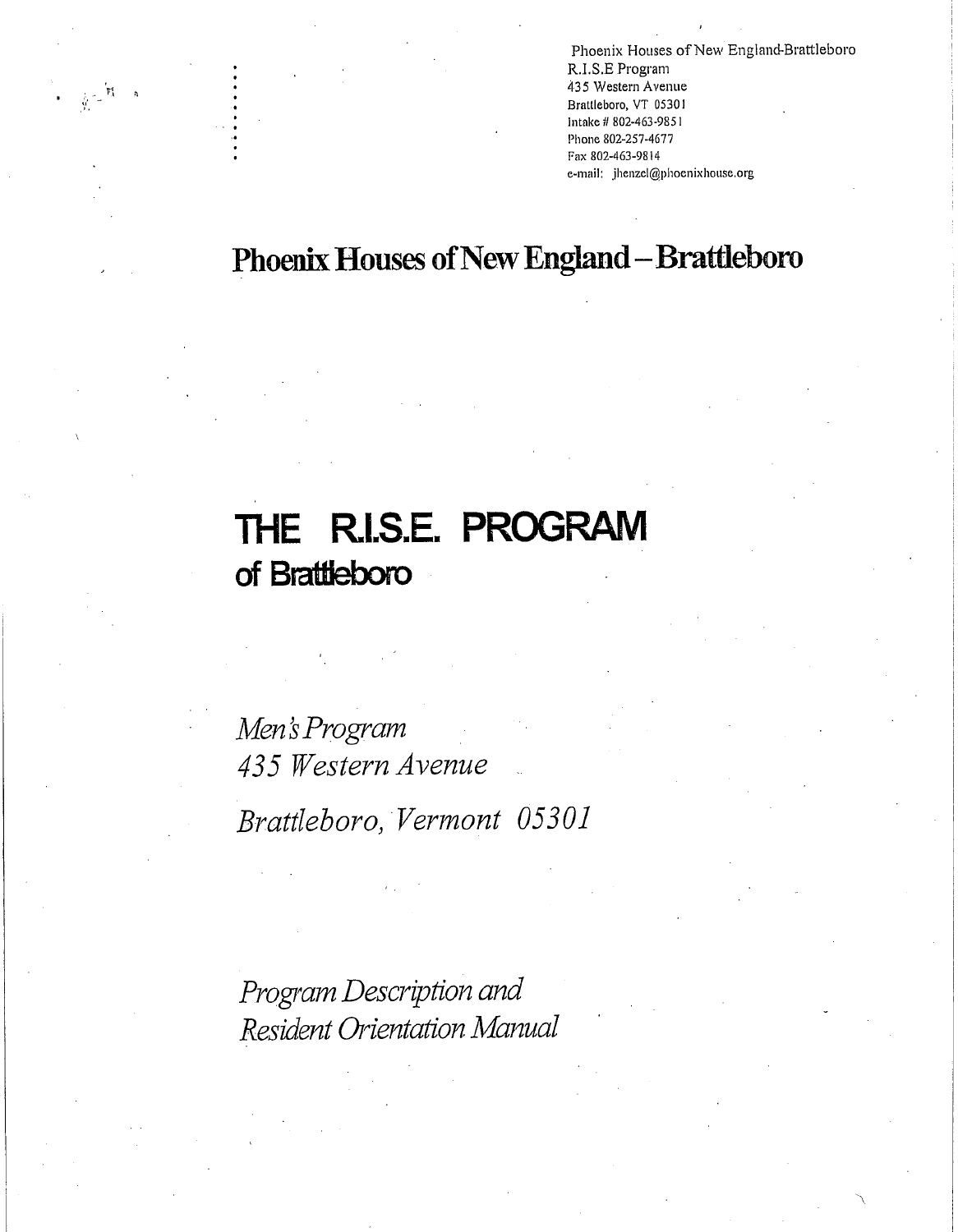# R.I.S.E.

# *Recovery in an Independent, Sober Environment*

### **Overview**

At Phoenix House, we believe that the attitudes, understandings and behaviors needed to embrace a long term, sober lifestyle require practice, suppat, reinforcement, and praise. In an age of managed care, treatment lengths of stay have shrunk considerably of what they were a decade ago. Most people with a history of substance abuse will have limited success in staying sober if they return to an environment that does not support and reinforce the learning's and practices of their brief treatment experience. The RISE program provides a 3 to 24 month Transitional living environment that will allow the client to practice and reinforce the new behaviors that will lead them toward long-term sobriety.

The RISE program is a 26 bed Transitional living program for adult men in early recovery.

The program philosophy is based on a belief that people that have experienced a repeated pattern of drug or alcohol abuse need up to one year in an environment that supports and reinforces a commitment to sobriety, peaceful living, honesty and working together.

The RISE program views each individual from a holistic and individual perspective, addressing family, social, psychological, vocational, and educational issues that are often prevalent in early recovery.

It is expected that each resident will become productively employed and work toward developing sober and independent living skills while living cooperatively aspart of a residential community.

The R.I,S.E program is peer led and self-governed community with a resident House manager, Chairperson, Overnight person, Resident coordinator, Treasurer and Co-chair person.

A description of the program and its policies, procedures, rules and regulations are included within.

**2**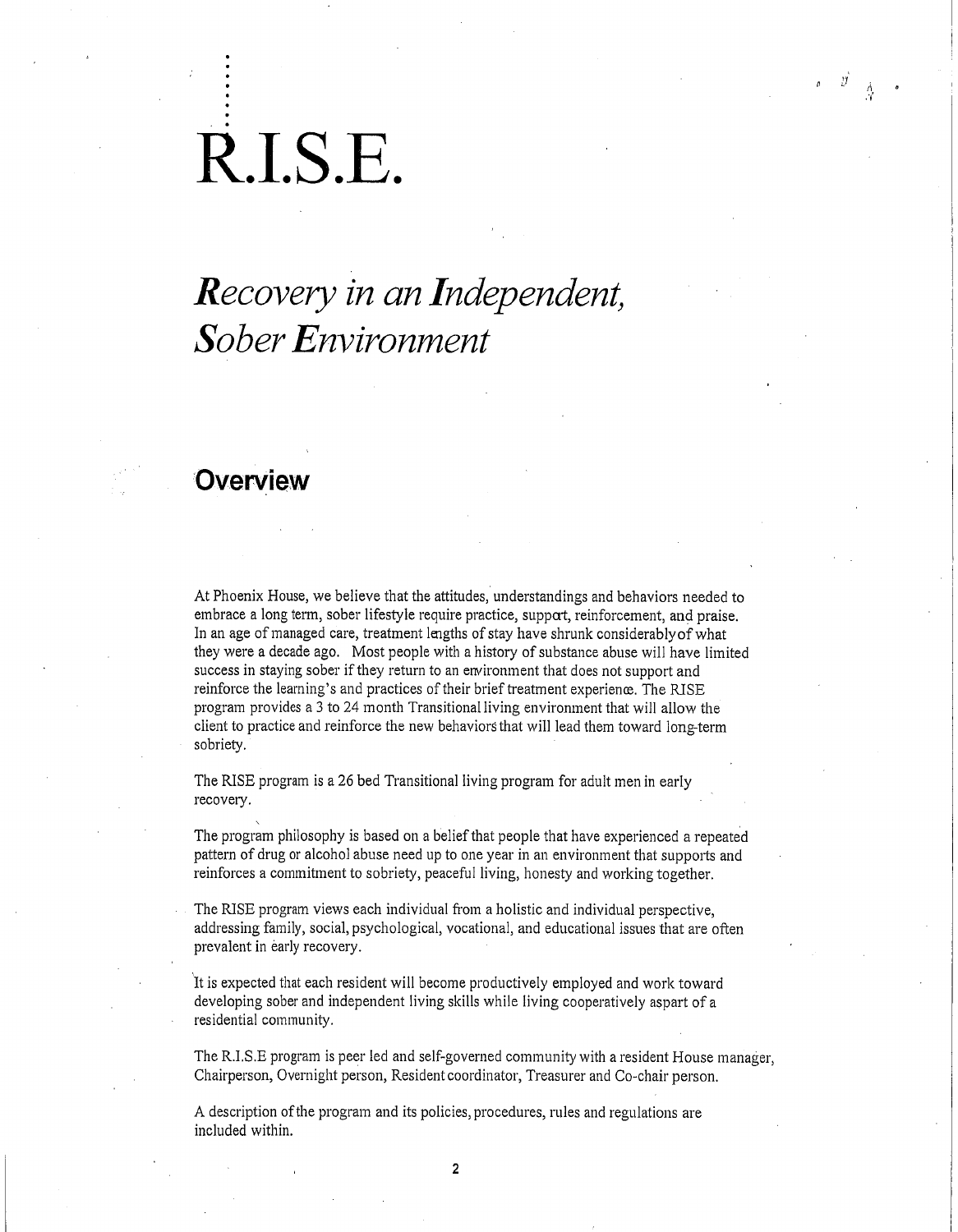# **Admission Criteria**

- 1. All candidates interested in admission into the R.I.S.E program must be referred from an inpatient treatment program, an intensive outpatient treatment program with overnight housing or a shelter and must be at least 21 years of age. The referring counselor may call (802) 463-9851 and schedule an interview for the candidate. If the client has insurance they must be notified and pre-certification must be authorized prior to the assessment. The telephone interview must occur prior to discharge from current placement.
- 2. All candidates interested in admission into the R.I.S.E, program will need to have the RISE applicant screening form (enclosed) completed and signed. The referring counselor is expected to review the application with the candidate prior to scheduling a telephone interview with R.I.S.E. A candidate will not be interviewed for admission to the program prior to the application being faxed to the RISE intake coordinator.
- 3. Resident fee's shall be explained during the intake interview process and be available on the Applicant screening form.
- 4. All accepted candidates must come directly from current programming to the R.I.S.E. program. There can be no over-nights or stop-overs at family or friends.
- 5. All candidates must be alcohol and drug free prior to admission.
- 6. All residents are required to pay a rent weekly and dues to the community while a resident of R.I.S.E.
- 7. All residents will be required to comply with all group, individual and community obligations and the rules and regulations of R.I.S.E.
- 8. All candidates must possess basic cooperative group living skills and a positive attitude toward recovery. Respect for the rights of other resident's privacy, confidentiality, and sobriety is expected.
- 9. Residents are responsible for the purchase and preparation of their own meals and personal hygiene supplies. A food pantry is available to residents on site.
- 10. All rooms are furnished with a bed and dresser. Residents will be expected to bring with them: sheets, pillows and pillowcase, blanket(s), towels, and personal items. Items may be purchased at the RISE Program
- 11. Telephones are located in the common areas which residents can use for unlimited local outgoing and' incoming calls. The number is (802) 257-7113 for men lower level and 257-7182 for men second floor. You should provide this number to anyone you want to have reach you. No collectcalls will be connected to this number. For long distance calls, each resident will need his or her own long distance calling card R.I.S.E staff is prohibited from taking messages for, or disclosing the identity of any resident in the program.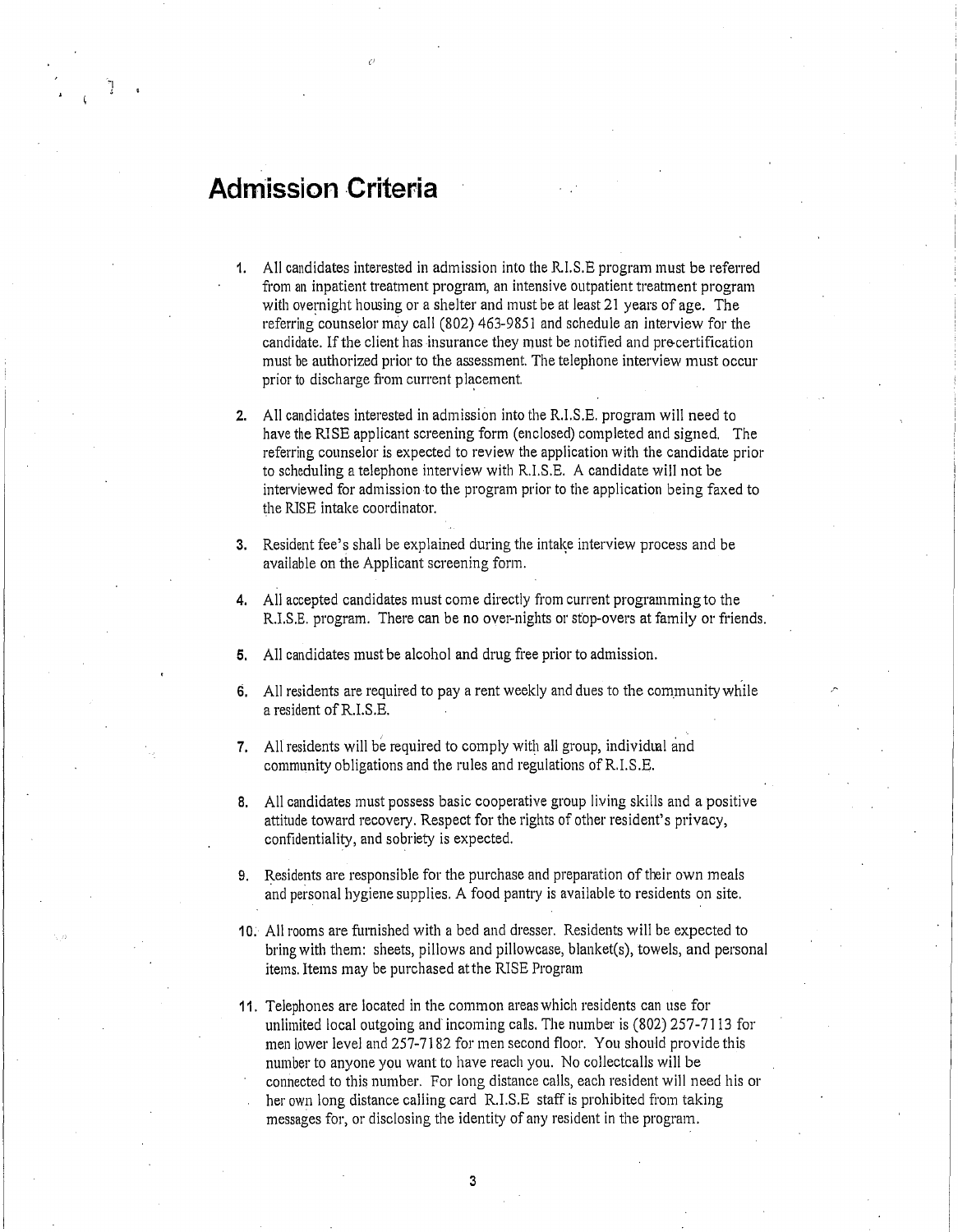## **Program Description**

#### 1. **Phase One**

A. Within the first month you will be expected to accomplish the followirg:

We require a deposit upon admission. This will cover the first week's rent, the cost of the Substance Abuse Assessment (ASI) and a house key deposit. The balance will be returned at the end of your stay, minus any outstanding debts. The use of General Assistance to pay rent will be accepted for the firsttwo months only. You will be expected to pay rent on a weekly basis.

You will Read, Review and Sign the Orientation Checklist with the Resident Coordinator, Case manager and Director within the first 72 hours at RISE. You will follow all program rules, regulations policies and procedures while a resident of R.I.S.E. ,

You will participate in the development of your Individualized Recovery Plans with support from your counselor / case manager within seveny-two hours of admission to R.I.S.E. You will work on your recovery goals while at R.I.S.E, Your recovery plans will be reviewed weekly at mandatory case management sessions. You will also be expected to follow the recommendationsmade during the R.I,S.E intake assessment and clinical team reviews of progress.

You will be encouraged to work towards being a "resident in good standing" which requires residents to meet financial responsibilities, participate in a weekly Case management sessions, life skills and therapy groups. You will complete all assignments provided and actively participate in the peer led community activities and be respectful.

You will attend all monthly Social Gatherings, volunteer to organize monthly gatherings and be available for fund raising activities.

You will be responsible for an assigned house chore to be completed daily..

You will be expected to maintain your room in a neat and appropriate manne as outlined in the rules and regulations. Your cabinet and refrigerator space shall also be maintained as outlined.

You will be responsible for paying rent weekly,to be paid on time. You will also be responsible to pay community dues each week to the resident Treasurer. These community due's will support the resident social gathering provided each month.

You will not be provided an overnight pass for the first thirty (30) days of your stay at R.I.S.E. Out of town court appearances of distances of more than fifty (50) miles or emergency situations may be an exception with prior approval from staff. Residents are required to stay within the Brattleboro area for their first Thirty (30) days, work may be an exception.

4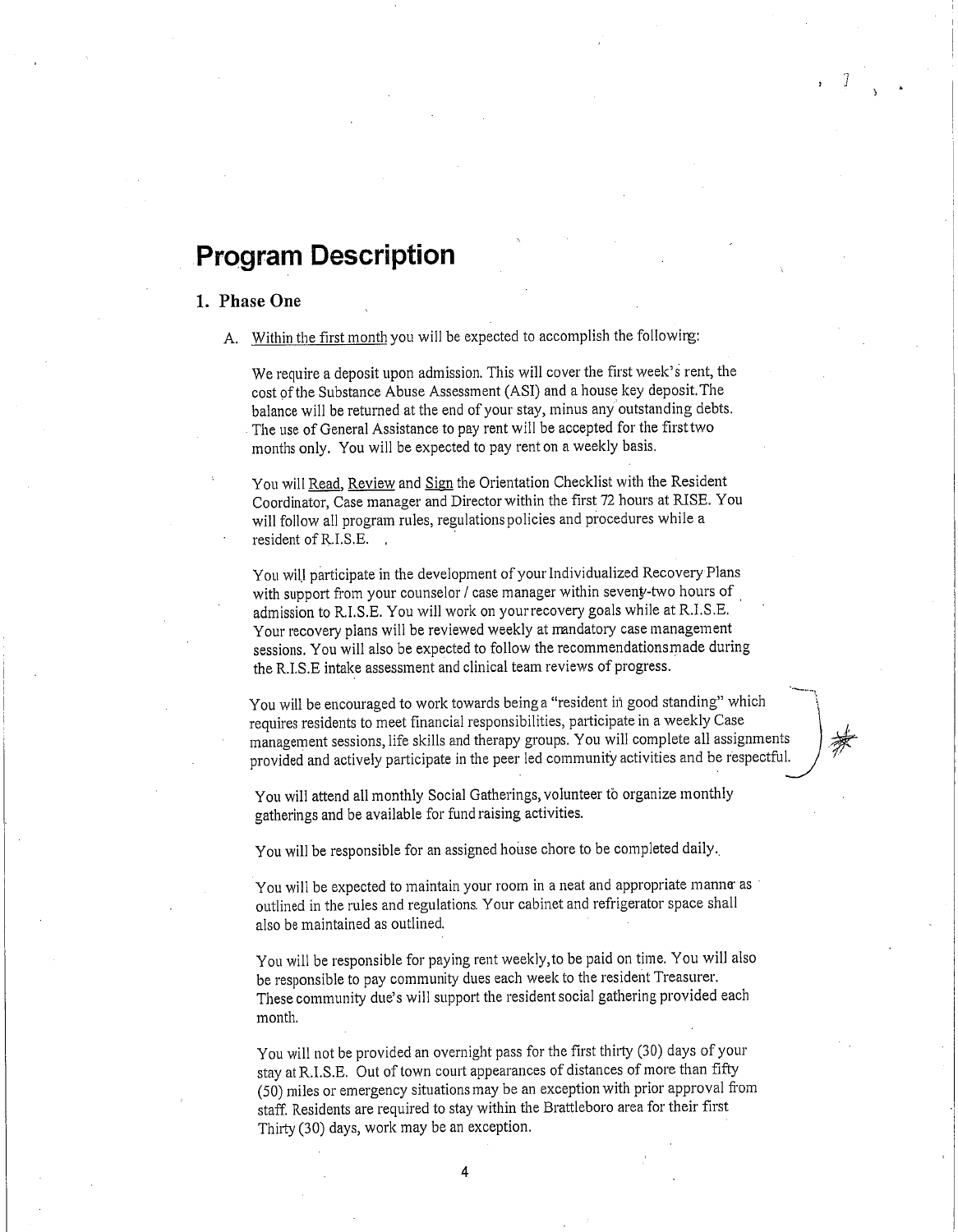You will need to find employment of at least twenty hours per week within your first two (2) weeks at R.I.S.E. You will not be unemployed for more than two (2) weeks at any given time. We discourage working more than forty-five (45) hours per week as it takes time and attention away from recovery. There will be no third shift employment allowed at R.I.S.E.

You will attend a minimum of four (4) AA and or NA meetings a week in the local Brattleboro area.

You will obtain an AA or NA sponsor within four (4) weeks and be expected to utilize his/her support. You will also join a home group in a self help program during this time frame. Other types of self-help groups maybe considered as one of the four mandatory meetings with approval from staff

- B. In the second month of Phase One, residents will be assessed on how well they are able to comply with program expectations compliance with program rules, regulations/ policies and procedures. Residents will also be evaluated on their progress on there individualized recovery plans and how well they lived cooperatively with others. Advancement to Phase Two will be granted if all requirements of the program have been met, being "in good standing" and a formal written request from the resident is submitted to their counselor / case manager for approval.
- 2. **Phase Two:** (Up to an additional four (4) months.)

Phase Two will have the same requirements as Phase One, with the following conditions

- 1. You can meet two (2) of the AA/NA meeting requirements at outof-town meetings, still attending a minimum of four (4) per week.
- 2. Your Recovery Plans will be reviewed and updated addressing on-going recovery issues around lifestyle changes, budgeting, referrals and continuing care planning.
- 3. There will be more focus on Individual and'Fanily issues, including referrals to individual, group, IOP or family therapy where appropriate.
- 4. You will attend and participate completely in a weekly therapy groups. You will complete all assignments provided, actively participate in the group process and be on time and respectful.
- 5. You will be expected to be a peer "buddy" when asked by the resident coordinator.
- 6. You will be supportive of house projects and participate in volunteer efforts within the R.I.S.E community as well as the Brattleboro community at large when asked.

Residents of R.I.S.E can graduate after successful completion of six months of RLS.E providing that they met their goals as outlined in their recovery plans and have a responsible continuing care plan in place and it is the recommendation of the R.I.S.E clinical team.

If a resident wishes to enter Phase Three at RI.S.E, they would need to complete aformal written request in their fifth month and submit it to their case manager for review and consideration. Staff will review written requests which will look at the resident's ability to follow through with recovery goals, compliance with RISE rules, regulations/ policies and procedures, involvement in R.I.S.E community projects, holding a house position and maintaining a positive "modeling" behavior while a resident of RI.S.E. .

**5**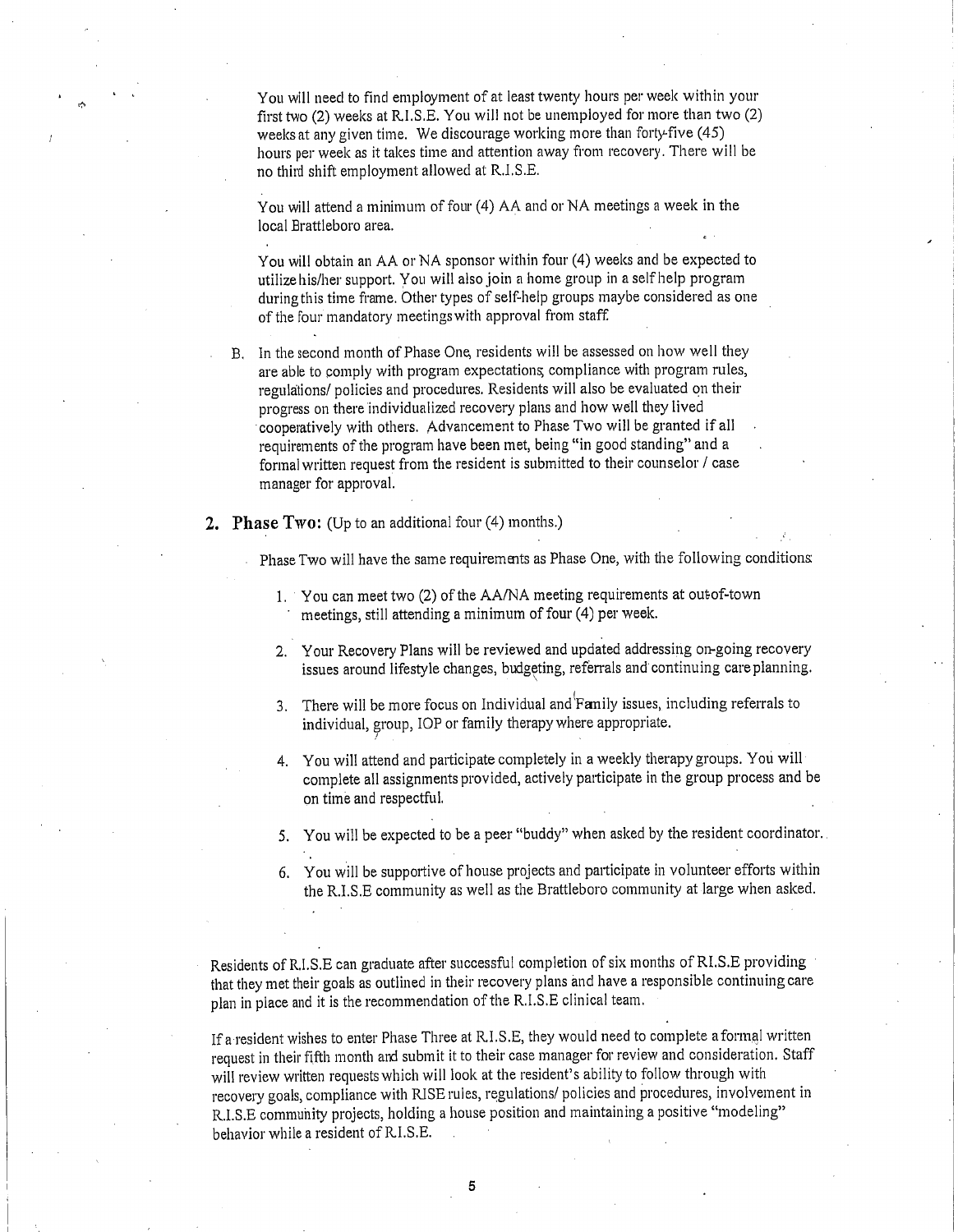A resident, at any time, can be placed back to phase one or discharged due to their inability to follow through with any of theprogram expectations outlined in Phase II and non compliance to R.I.S.E rules, regulations, policies and procedures. This decision would come from the Recovery team and reviewed with the Director.

#### 3 **Phase Three** (Up to an additional six (6) months.)

Phase Three will have the same requirements, as Phase One and Two with the following conditions:

- 1. You will continually maintain a "good standing" status within the community and around financial responsibility, dues, chores and modeling behavior.
- 2. You will be expected to find full- time employment unless involved in the educational system i.e. college, Vocational training etc. Here a balance between work, schooling and training will be maintained.
- 3. You will be expected to maintain either a checking or savings account with a personalized budget.
- 4. You will participate in the Phase I or II group co-facilitation. You will be responsible for the presentation of recovery topics and manage group norms.
- 5. You will focus on re-entry issues such as community supports, housing, high risk factors and the importance of developing and followingcontinuing care plan.

For those residents accepted into Phase Three the following opportunities will be provided:

- 1. You will be granted one additional day, per month, for an overnight pass This additional night will be dependent on the resident's commitment to Phase III, following their recovery plan goals and supported by his/her case manager and the R.I.S.E recovery team.
- 2. You may be considered for an extended pass from R.I.S.E, greater than three days, provided you submit a Comprehensive Recovery/ Safety Plan around your desired destination to your counselor / case manager for review. Final approval will be determined by the R.I.S.E clinical team.

A resident, at any time, can be placed back tophase II or be discharged due to their lack of responsibility in following through with any of the expectations outlined in Phase III. This decision would come from the Counselor/ Case manager, R.I.S.E Clinical team and reviewed with the Director.

#### ONGOING **DURING** ALL **PHASES**

- 1. Random urine and/or breath tests may be requested at any time during your stay at R.I.S.E. If the results are positive or you refuse to take a required drug/ alcohol test, you will be immediately discharged. (see discharge policy)
- 2. You will be required to participate in All Phases of the R.I.S.E Recovery and Prevention Program. This includes weekly groups, individual case-management involvement with self-help groups and peer support
- 3. You will attend the weekly Monday night house meeting and daily check-in meetings unless working or in therapy during these times.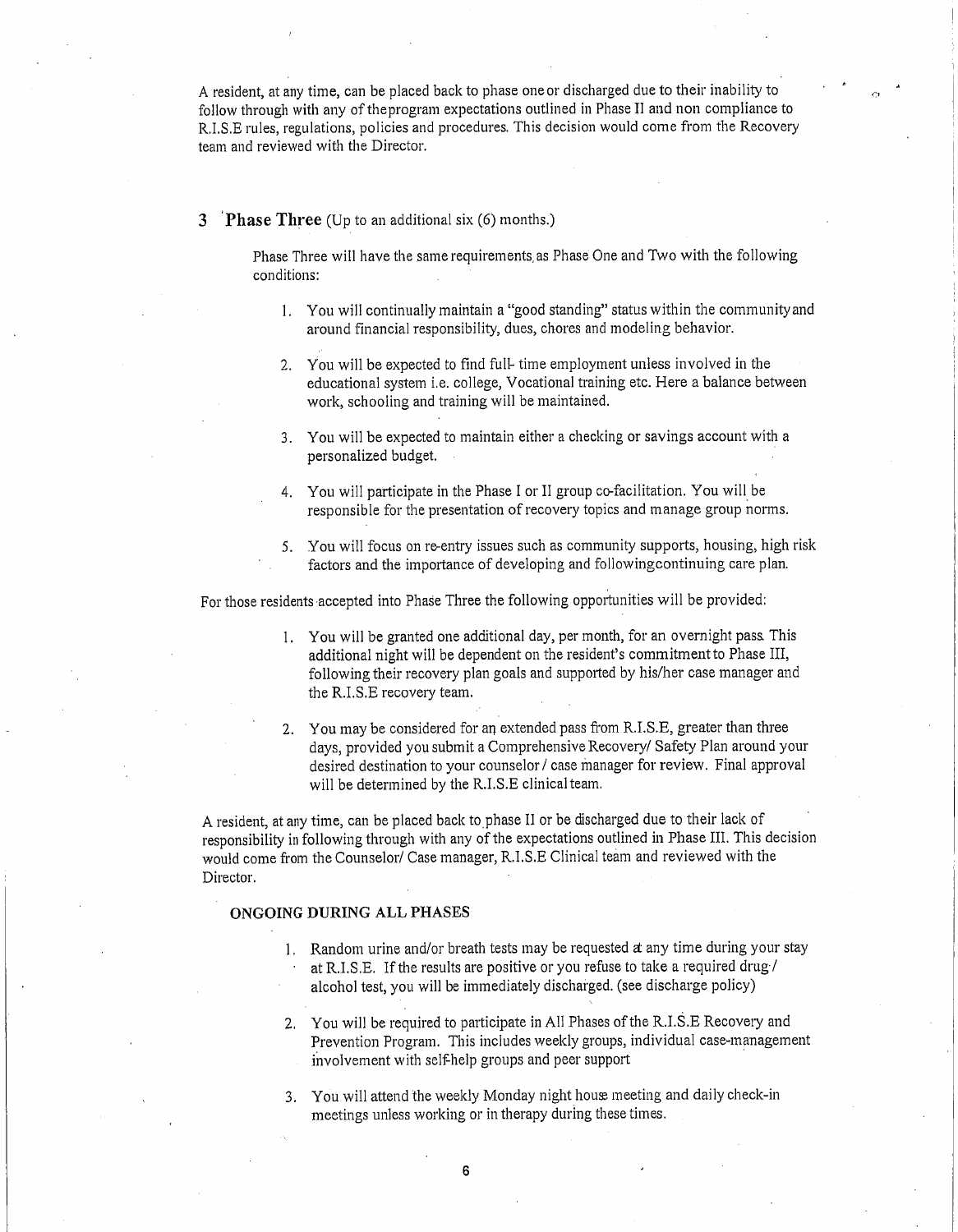- 4. You will be responsible for obtaining and taking any prescribed medication, which you bring with you. You are responsible for the appropriate management of prescribed medication(s) which will be kept secure and monitored by your case manager. Any unauthorized medication or prescription vials found in a resident's room would be subject to immediate discharge. (see medication policy
- 5. You will be up and awake at 8:30 am each day and maintain a clean environment, including completing your assigned chores in a satisfactory and timely fashion. You will be available for additional duties as needed, e.g., snow removal or work on the house or grounds:

## **Policies and Procedures**

#### **Sexual Harassment**

It is the policy of Phoenix House and the R.I.S.E. program that all residents shall be able to enjoy an environment free from all forms of discrimination, including sexual harassment.

Sexual harassment is a form of misconduct that undermines the integrity of the residential environment. No resident, either male or female, should be subjected to unsolicited and unwelcome sexual overtures or conduct, either verbal or physical. No person shall threaten or insinuate, either explicitly or implicitly, that a resident's refusal to submit to sexual advances will adversely affect the resident in any way. Sexual harassment does not refer to occasional compliments of a socially acceptable nature. It refers to behavior that is not welcome, that is personally offensive, that lowers morale and that, therefore, interferes with the environment. Each resident has a responsibility to insure the residence is free of sexual harassment.

#### **Probationary Warning Policy**

Residents of RISE will be expected to follow the policies, rules and regulations of the house. A violation of the policies, rules or regulations will result in expulsion or a Behavior Awareness Slip. Behaviors or actions resulting in getting a Behavior Awareness Slip include but are not limited to the following examples:

- $\blacksquare$  Compliance with Phoenix House and R.I.S.E rules, regulations, policies and procedures
- $\blacksquare$  Not keeping up with financial responsibilities
- Missing or being late to Therapy / Case management or Recovery/ Prevention groups
- Not attending, participating or completing Recovery / Prevention group assignments
- $\blacksquare$  Not doing assigned chores or contracted chore for another resident
- Not meeting R.I.S.E standards for clean room and kitchen/ cabinet space
- $\blacksquare$  Not attending and or documenting minimum (4) AA/NA meetings per week
- Not meeting R.I.S.E work requirements
- Curfew violation or failure to return to facility without an approved overnight pass
- n Belligerent, intimidating or inappropriate forms of communication to residents, staff
- Not involved in the R.I.S.E. community, volunteer work
- n Inappropriate behavior outside of R.I.S.E, criminal, high risk behavior
	- Other:

R.I.S.E reserves the right to refuse overnight passes, restrict residents to the R.I.S.E facility, limit activity away from R.I.S.E, mandate attendance at additional AA/NA meetings or the utilization of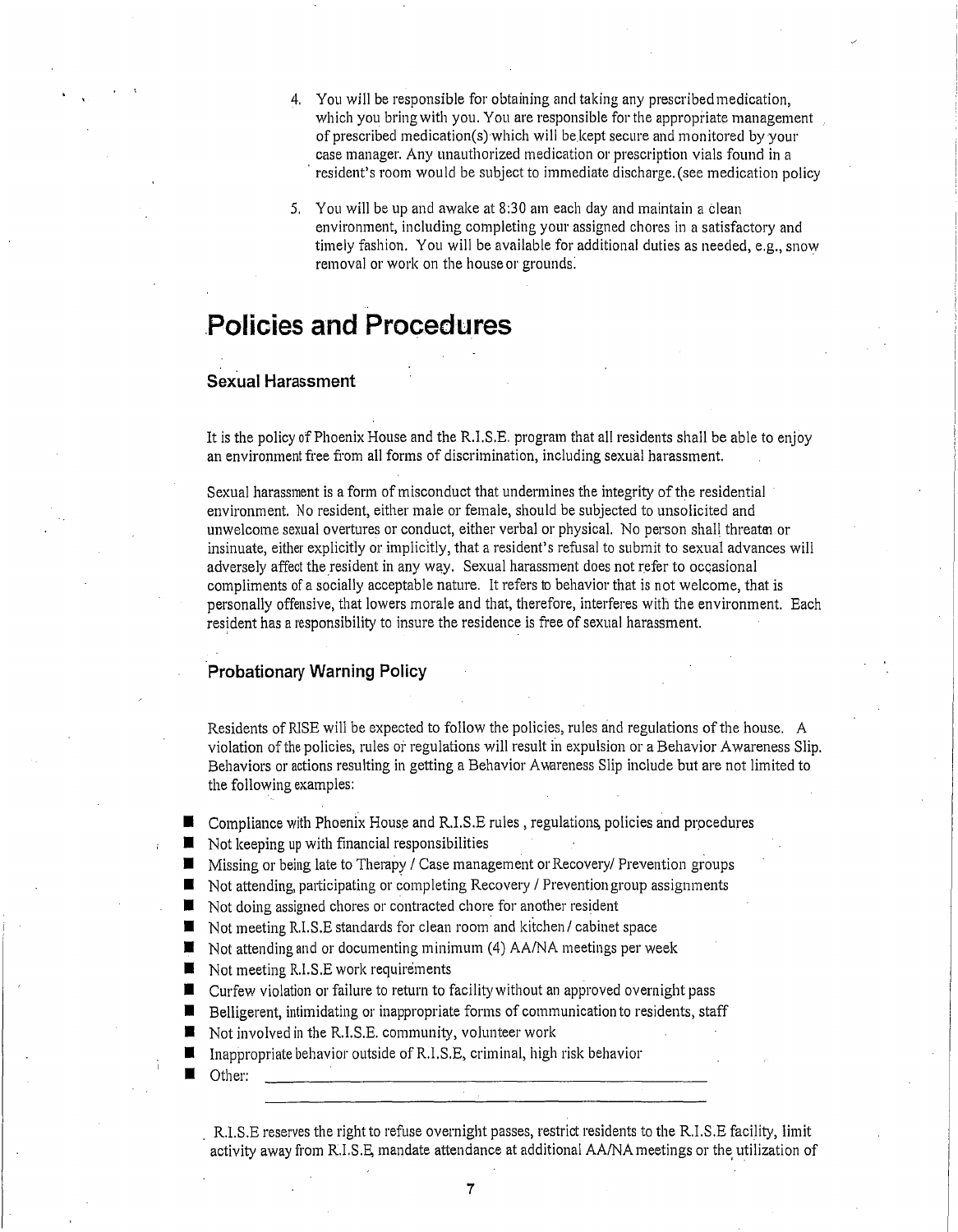other therapeutic interventions tools that would support a learning experience around the inappropriate behavior identified.

Agreed Actions to address Inappropriate Behaviors (including thneframes and measurable results are as follows:

This is to notify you that we are placing you on probation and will expect to see these areas of concern corrected within the period so stated. You may request a meeting with your camselor / case manager and the Director within that time period to address these or any issues. If these concerns are not corrected within the timeframe provided, you could be asked to leave the R.I.S.E. program. If you receive another behavior awareness slip for the same offence you could be subject to immediate discharge from the R.I.S.E. program.

#### **Medication Policy**

Residents under medical treatment protocols that require special attention and monitorhg by Phoenix House staff are subject to exclusion based on the lack of staff availability for such assistance. Case by case decisions will be made at the point of screening for admission toR.I.S.E.

The R.I.S.E Program will accept residents with physical and/or psychotropic medications under the following conditions:

- 1. Clients referred to the program with a prescription must havea minimum oftwo weeks of medication on them at the time of admission and must have followup appointments arranged with a psychiatrist for medication management .
- 2. All medications that individual(s) are prescribed should be disclosed during the intake screening interview.
- 3. All medications shall be logged in the R.I.S.E medication book.
- 4. Staff will determine whatmedication(s) may be kept in the resident's possession. All other prescription medications will be kept locked in the staff office.
- 5. Medication management will be monitored in the presence of your case manager, accounted and signed for in the Medication log.
- 6. All residents must report any over the.counter medication to staff when brought.into the R.I.S.E facility. There is no sharing of any medication, prescribed or otherwise among residents.
- 7. Any violation of the medication policy will result in immediate discharge.
- 8. The use of Medication Assisted therapy for substance abuse issues will be allowed provided individuals meet the following conditions: a signed release from the prescribing physician and attendance in individual and group therapy.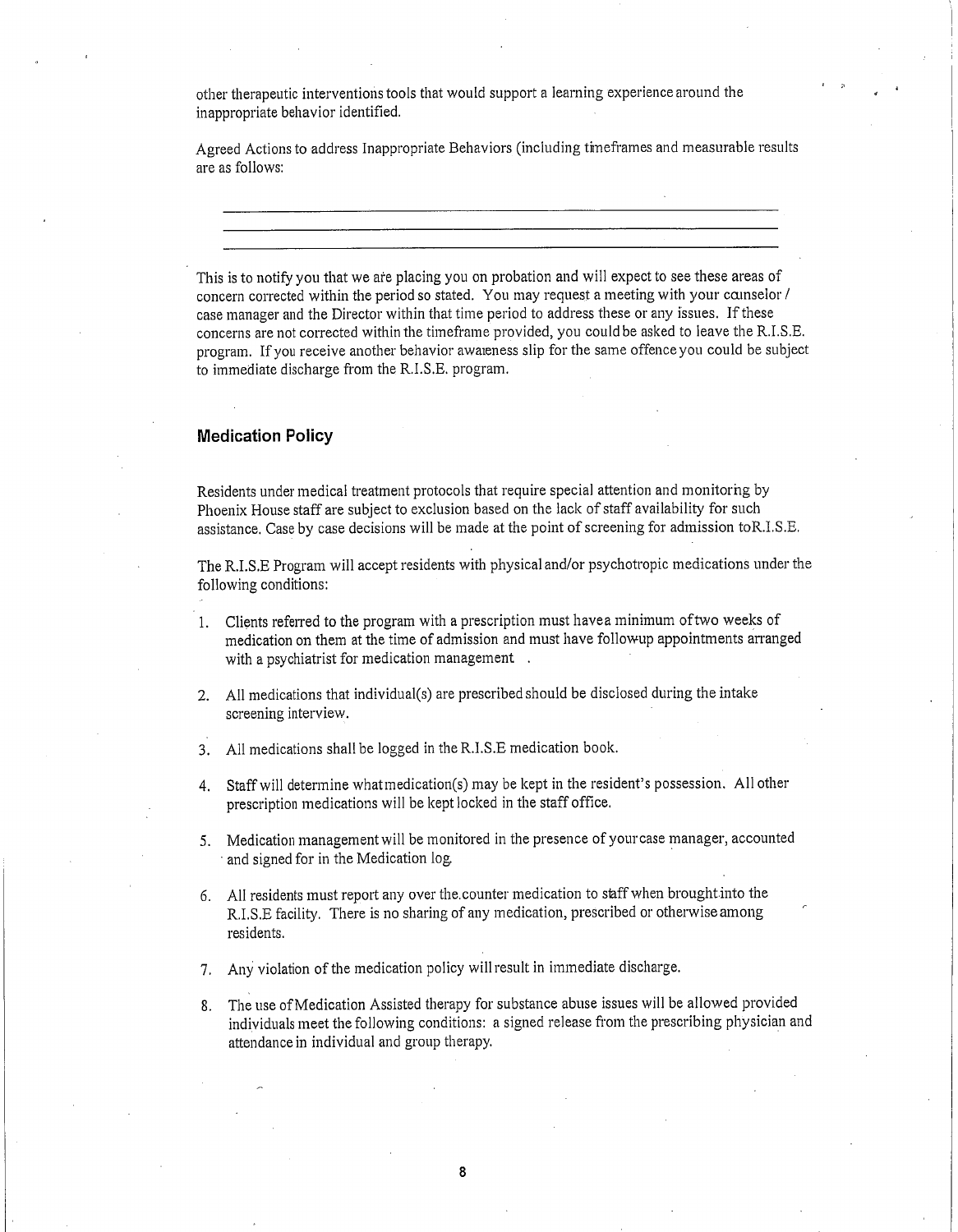#### **Personal Possession Policy**

Though all attempts will be made to keep the facility safe and secure,Phoenix **houses** of New England is not responsible for the security of **residents' personal possessions, i.e. money,** jewelry, electronics etc.. Residents are advised not bring items of value into the premises and do so at there own risk. Residents must remove all personal possessions from the facility upon discharge from the program. Any personal items left behind by a resident will be donated to charity after two weeks.

Phoenix House reserves the right to search a resident's room at any time to ensure the safety of the program and facility.

#### **Exit** / **Discharge Policy**

- Prior to leaving the program, residents will complete a continuing care contract with their case manager and be approved by the R.I.S.E clinical team.
- 2. Residents will meet with the R.I.S.E. Director upon discharge in order to satisfy all administrative issues such as fee payment, return of house key and other property. There will be a charge for a lost key.
- 3. Residents will be responsible for providing staff a forwarding address.
- 4. Rooms will be cleaned before leaving.
- 5. Staff or the House chairperson may monitor a resident while gathering personal belongings when discharging from RI.S.E.

## **'Rules and Regulations**

#### A VIOLATION OF THE FOLLOWING FIRST EIGHT RULES WILL RESULT IN IMMEDIATE AND**NON-NEGOTIABLE DISCHARGE.**

- **1. THERE** WILL **BE** NO DRUG OR **ALCOHOL USE** AT ANY TIME BY ANY RESIDENT **WHILE** IN **THE** R.I.S.E. PROGRAM.
- 2. Violation of the medication policy will result in immediate discharge.
- 3. Any form of gambling with stakes, including but not limited to; Races, poker, or sporting events is not permitted while in the R.I.S.E. program.
- 4. Smoking is not permitted anywhere within theR.1.S.E facility. Smoking is allowed outside at a designated smoking area only.(see smoking policy) .
- 5. There will be no sexual or romantic involvement between residents while in the R.I.S.E. program. There will be no sexual contact with a guest while on the premises. There will be no sexual harassment of any resident (see Sexual Haassment Policy).
- 6. There will be no violence (physical or verbal), threats of violence, or any behavior, which undermines the cooperative atmosphere of the facility. Guns or other weapons are not allowed on the premises.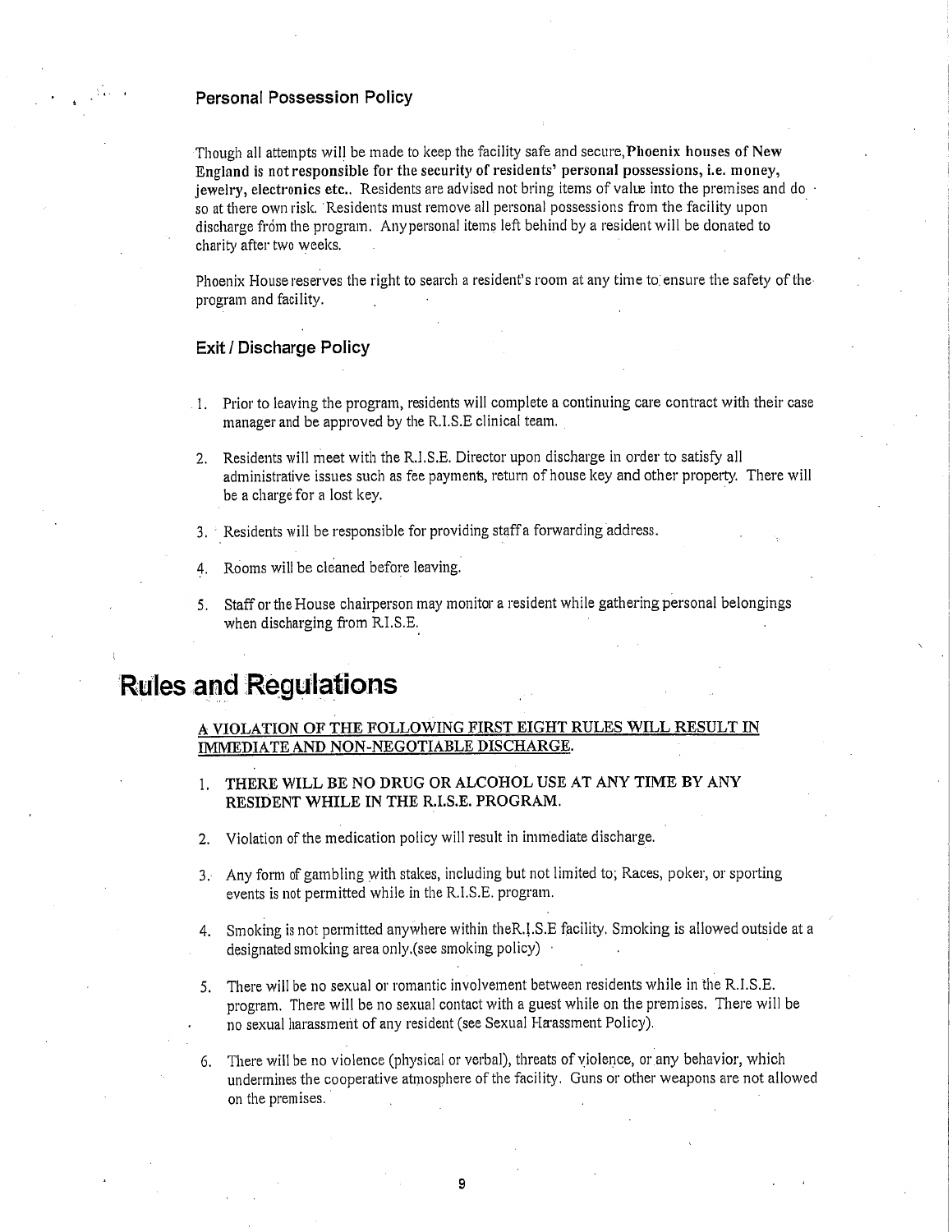- 7. There will be no criminal or illegal activities by residents while at R.I.S.E. This includes, but is not limited to theft, driving without a license, riding with someone without a license, possessing stolen property, etc.
- 8. A refusal to meet with staff or take a urine test when requested wil be considered sufficient grounds for dismissal.

**A violation of the following rules can result in expulsion from the R.I.S.E. program, a Behavior slip, denial** of **overnight passes, or** other sanctions.

- 9. Residents are required to maintain there room on a daily basis, i.e. making of bed, clothes hung up and off floor and no eating of meals in rooms at any time. Rooms are limited to the furniture provided by RISE, there is to be no personal furniture brought into the facility at anytime. Rooms are to be maintained as a safe and hazardous free environment, surge protectors are to be used at all times and smoke detectors are not to be tampered with or immediate termination from program will occur.
- 10. Quiet hours are from 10:00 p.m. to 7:00 a.m. Curfew is at 11:00 p.m., Sunday thru Monday. Each resident will return to the facility before curfew unless they are working andhave a curfew extension/or have an overnight pass. The'building is locked at curfew and unlocked at 5:30 a.m.
- 11. The kitchen will be closed from 10:00pm till 5:30am each day. Residents are required to clean up after the preparation and cooking of food.
- 12. Overnight pass requests will be submitted in writing to the house chaiperson at least twentyfour (24) hours in advance. All overnight passes must be signed by the house chairperson and approved by their case manager before being granted. Passes will not be granted if a resident has a behavior slip, has not kept up there financial responsibilities or has not provided coverage for their chores. Residents are to post their approved passes on the structure board before leaving. There is a two-night limit on overnight passes even on Holidays. There may be an exception to this for residents in Phase 3.
- 13. The television in the lower level can be on between 8:30 a.m. and 5:00 p.m., Monday through Friday given it is educationally related, i.e. news, Discovery channel etc. The televisions on the first and second floors are to be off from 8:30am to 5:00pm Monday thru Friday. No televisions will be on during any AA/NA, group meetings in the building. There are to be no televisions in individual resident's rooms.
- 14. There will be a monthly mandatory communitysocial gathering held on the twentieth (20th) of each month; all residents will be required to attend. The Annual Alumni Gathering would be an exception to this rule of the  $20<sup>th</sup>$ .
- 15. Visiting is available between 10:00am and 9:00pm Monday through Friday. Visitors must be with resident at all times and can only be in the dining room or basement areas. Visitors are not allowed in resident rooms. Visitors must sign in and out in the visitor log. This policy includes former residents. Visitors are not to use resident computers.
- 16. Visitors who appear intoxicated and/or drug affected will be asked to leave R.I.S.E. facility immediately.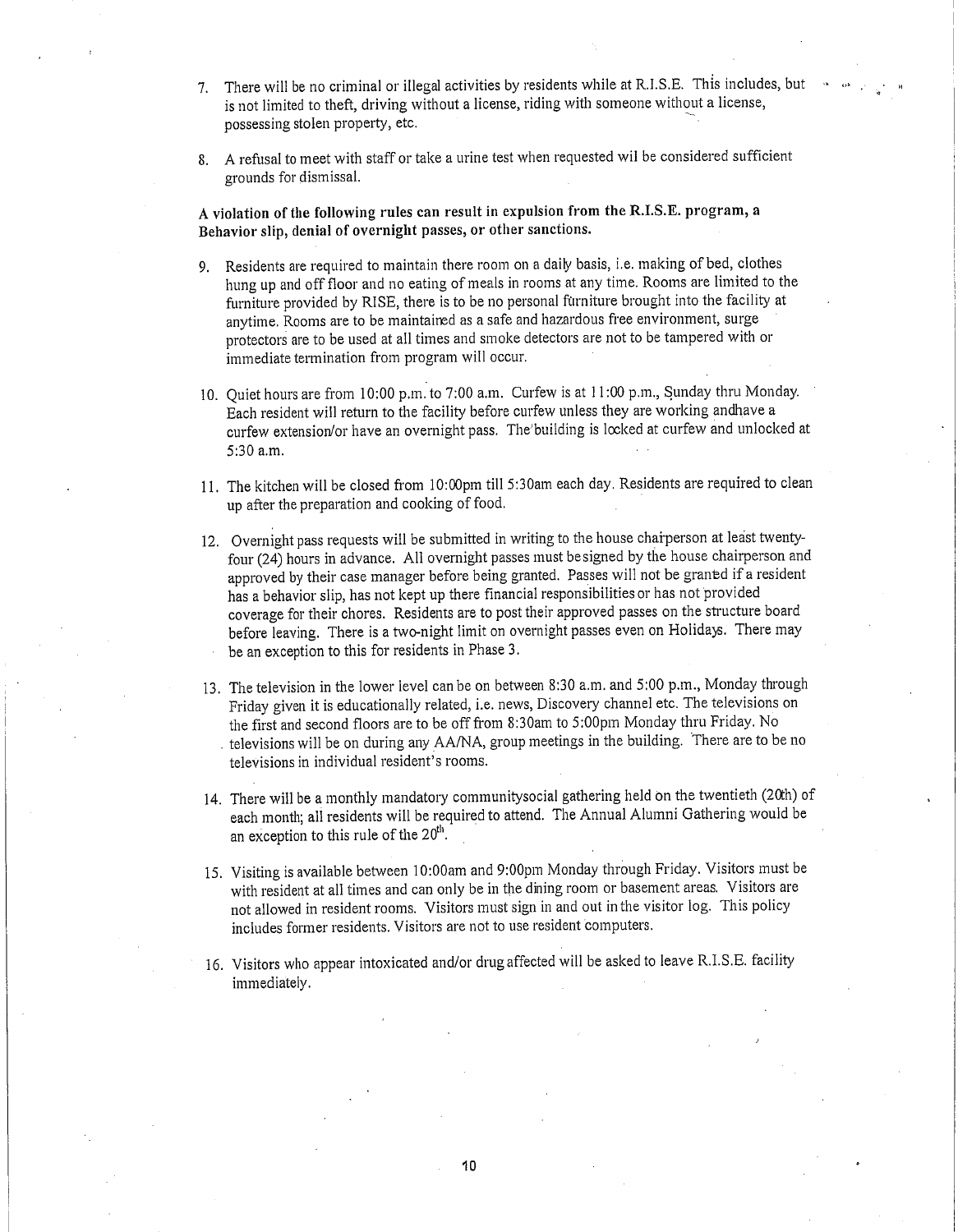# R.I.S..**E. APPLICANT SCREENING FORM**

lti

The R.I.S.E applicant screening form is to be filled out by the person making the application to the R.I.S.E Program and his/her Case Manager, Social Worker, or Advocate. After the applicant has real the *Program Description and Resident Orientation Manual,* the following shall happen:

- 1. The screening form is to be completed in its entirety, dated, signed and then faxed to the Intake coordinator at the RI.S.E program for review. The applicant's Case manger / Social Worker will also need to include the applicants most recent Drug and Alcohol Assessment along with this application.
- 2. The Intake coordinator will then schedule a telephone interview after reviewing the contents of the application being provided and required releases to speak with key individuals in the applicant's network are provided.
- 3. After the telephone interview process has been completed, and all collateral reports and releases have been received, the applicant's information will be reviewed by the R.I.S.E clinical team and recommendations will be determined.
- 4. After the Clinical team has approved the applicant for admission with recommendations the applicant will be informed of these recommendations and upon agreementa date will be assigned for admission into the R.I.S.E program. Admission will be based on bed availability and compliance with all recommendations made by the R.I.S.Ethe clinical team and Director.
- 5. Admission times to R.I.S.E are on Mondays thru Thursdays between 10:00 a.m. 11:00 a.m. and 1:00 p.m. - 2:00 p.m. unless otherwise approved by RISE staff.

11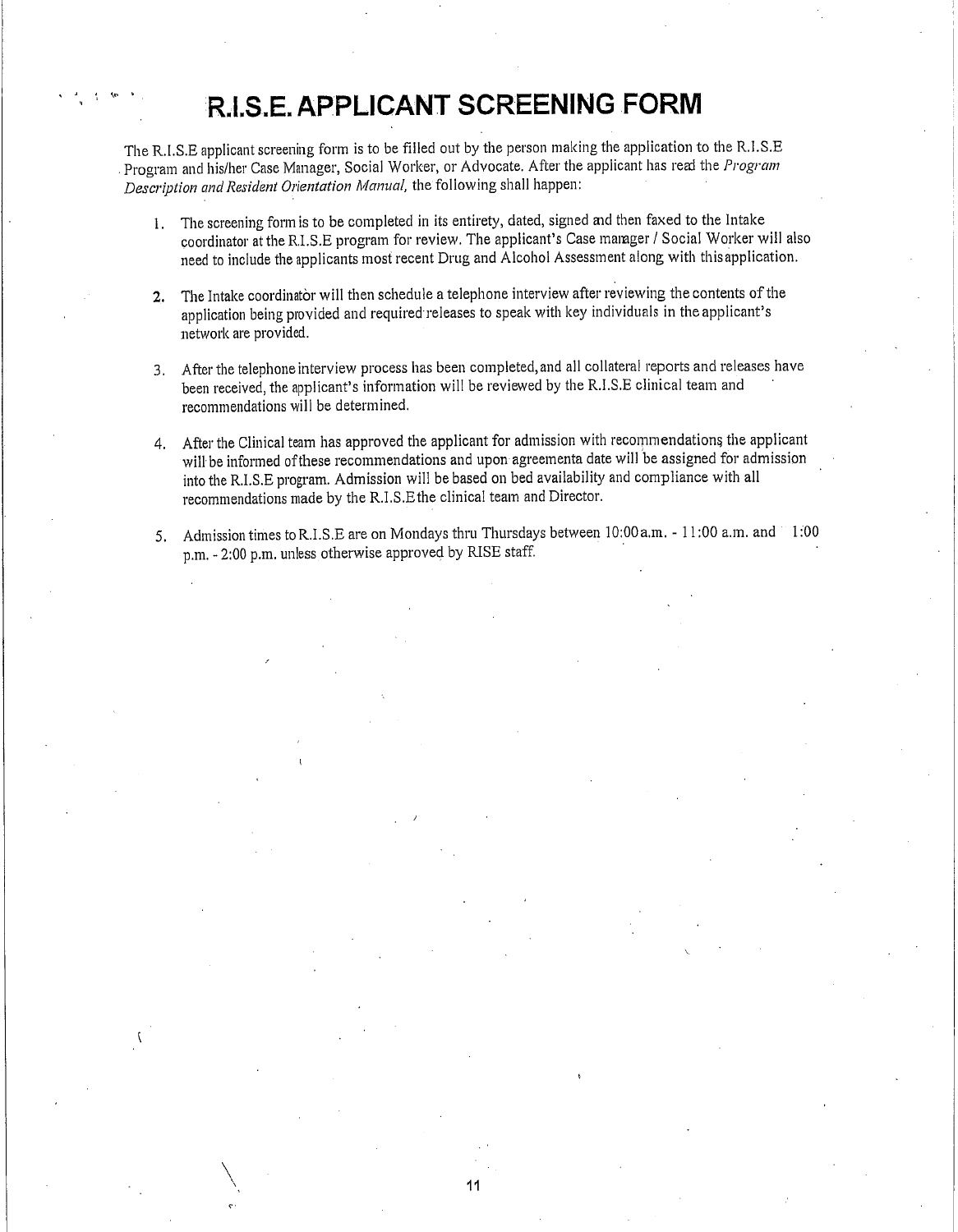#### R.I.S.E APPLICANT SCREENING FORM Fax # 802-463-9814

#### Client fee's on Admission \$125.00

#### Assessment \$50.00, Rent \$65.00, Key deposit \$10.00

| Phone # Discharge Date: Discharge Date:                                                                                                                                                                            |                                                     |                                                            |                               |                          |
|--------------------------------------------------------------------------------------------------------------------------------------------------------------------------------------------------------------------|-----------------------------------------------------|------------------------------------------------------------|-------------------------------|--------------------------|
| Did your Case Manager/ SW review the R.I.S.E orientation packet with you understanding all R.I.S.E<br>Policies, Procedures and Fee's?                                                                              | $Yes \t No$                                         |                                                            |                               |                          |
| If a Female, are you Pregnant?                                                                                                                                                                                     | $\mathbf{N}\mathbf{o}$<br>Yes                       |                                                            | Do you have Children? Yes     | $\underline{\mathbf{N}}$ |
| History of Substance Use: (list substance, amount, last use and method of use)                                                                                                                                     |                                                     |                                                            |                               |                          |
| History of prior treatments for Chemical dependency (include individual counseling, detox and inpatient<br>programs, when and where)                                                                               |                                                     |                                                            |                               |                          |
| <u>. A shekara ta 1989, a shekara ta 1989, a shekara ta 1989, a shekara ta 1989, a shekara ta 1989, a shekara ta 198</u><br>History of prior treatments for any Psychiatric Condition(s). (Include when and where) |                                                     | <u> 1980 - Jan James Barnett, fransk politik (d. 1980)</u> |                               |                          |
| Have you had any suicide attempts? $Yes$ No                                                                                                                                                                        | <u> 1980 - Johann Harry Communication (b. 1980)</u> |                                                            | If yes, How Many and When?    |                          |
| Please list all current medications taken at this time. (Please include name, amount and for how long)                                                                                                             |                                                     |                                                            |                               |                          |
| Are you on Probation, Parole, FSU or Pre-Sentence at this time?<br>Do you have any pending charges? Yes No what they are:                                                                                          |                                                     |                                                            | $\mathbf{N}\mathbf{o}$<br>Yes | what?                    |
| Please list all Criminal Convictions in order of last to first. (Please include dates of all criminal<br>convictions)                                                                                              |                                                     |                                                            |                               |                          |
|                                                                                                                                                                                                                    |                                                     |                                                            |                               |                          |
| Are you on a Disability?<br>$Yes$ No                                                                                                                                                                               |                                                     | If yes, what type and for what?                            |                               |                          |
| Do you have a Private Insurance or on Medicaid Yes No if yes, what Type?                                                                                                                                           |                                                     |                                                            |                               |                          |
| Are you employed, if not can you work?                                                                                                                                                                             |                                                     | Yes No                                                     |                               |                          |
| I have read the RISE Orientation Manual and Resident Fee's<br>*                                                                                                                                                    |                                                     | Date                                                       | <b>Applicant Signature</b>    |                          |